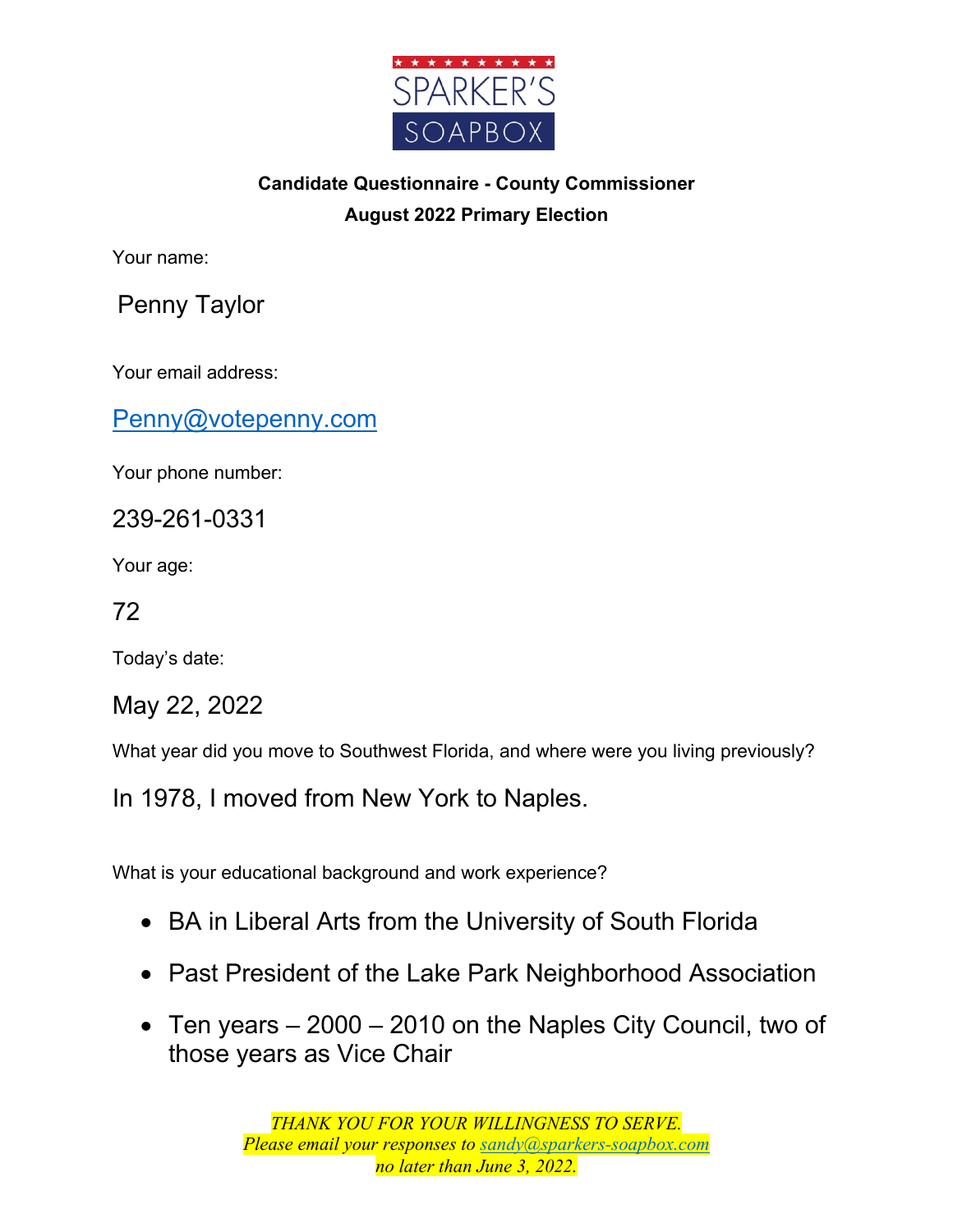- Eight years on the Board of Collier County Commissioners (BCC) 2014-2022
- $\checkmark$  Economic Chair of the BCC
- $\checkmark$  BCC representative on the Florida Association of Counties Water Committee
- $\checkmark$  BCC representative on the 16 County Coalition for the Responsible Management of Lake Okeechobee and the Indian River Lagoon
- $\checkmark$  Past chair of the Metropolitan Planning Organization (2) years)
- $\checkmark$  Past chair of Tourist Development Council (3 years)
- $\checkmark$  Past Collier County representative for the Affordable Housing Committee

Describe a time in the last ten years when you led an effort to bring about change in our community. Was your effort a success? Why or why not?

I led the effort on the Board of Collier County Commissioners to generate more awareness and provide availability for incomebased (affordable) housing in Collier County. Under my leadership, the County is currently building income-based housing on County owned property. However, the stigma of income-based housing and the influence of neighborhoods, especially gated communities, to block any level of this housing near their communities was too strong to overcome. However, under my leadership, the first inclusionary zoning for income-based housing was approved for the new development of Allura. This housing is for First Responders.

Describe a recent County Commission decision with which you disagreed. Why did you disagree and what should have been done differently?

The most recent decision I disagreed with was the Commission's decision on May 10 and then again on May 24, not to approve a requirement of a 60-day notice for landlords intending to raise the rent for their tenant by more than 5%. When landlords decide to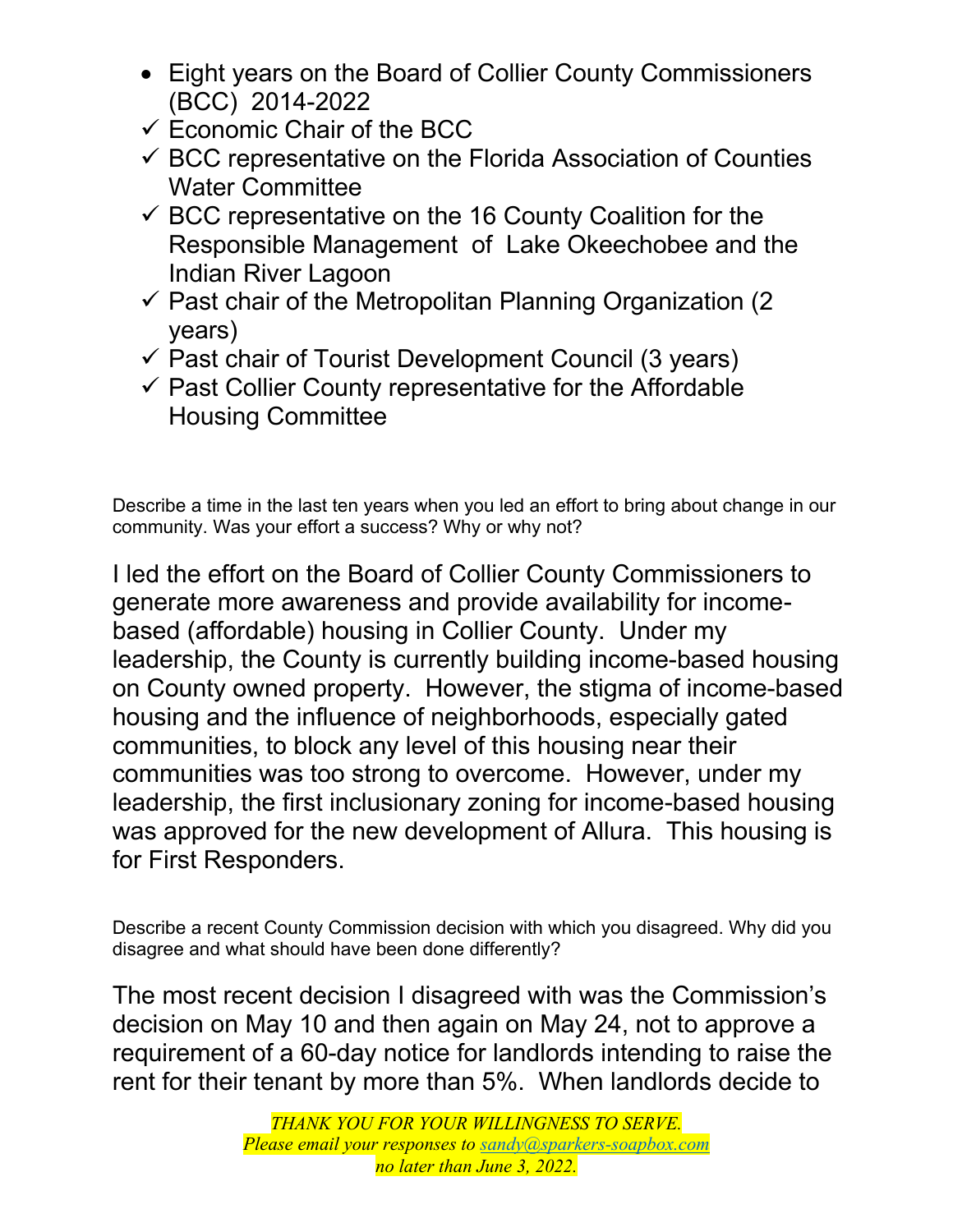increase the rents by more than 5% - many of them by 100% or 200%, it becomes a question of fairness to allow tenants time to find another location to rent or to secure rental assistance from the County to help stabilize their situation. These are people's lives being disrupted; people who live and work for our community…our teachers, nurses, police and our fire fighters. This is a crisis that demands immediate attention from commissioners. This will not solve all the challenges we face, but it will help the tenants.

What is your top priority in terms of Collier County's environment? What county government solutions do you propose to address it?

My top priority is water quality –which must be tackled locally and regionally. The discharges from Lake Okeechobee have a direct effect on the water quality of the Gulf of Mexico. Our quality of life, health and economy is directly tied to the health of waters along the Collier's Gulf coast. In addition, we cannot allow indiscriminate pumping of water from neighboring counties into our water bodies that do not have the capacity to carry that additional water.

Collier County must continue to increase communication and develop working partnerships with neighboring counties to face these regional challenges.

What is your top priority in terms of the growth and development of eastern Collier County? What county government solutions do you propose to address it?

The eastern lands, except for the town of Ave Maria, are developing as gated communities. These new residents will have to drive on our roads to find employment and resources…to get anywhere! This was not the intention of the RLSA mater plan found in our Growth Management Plan. Towns were to be self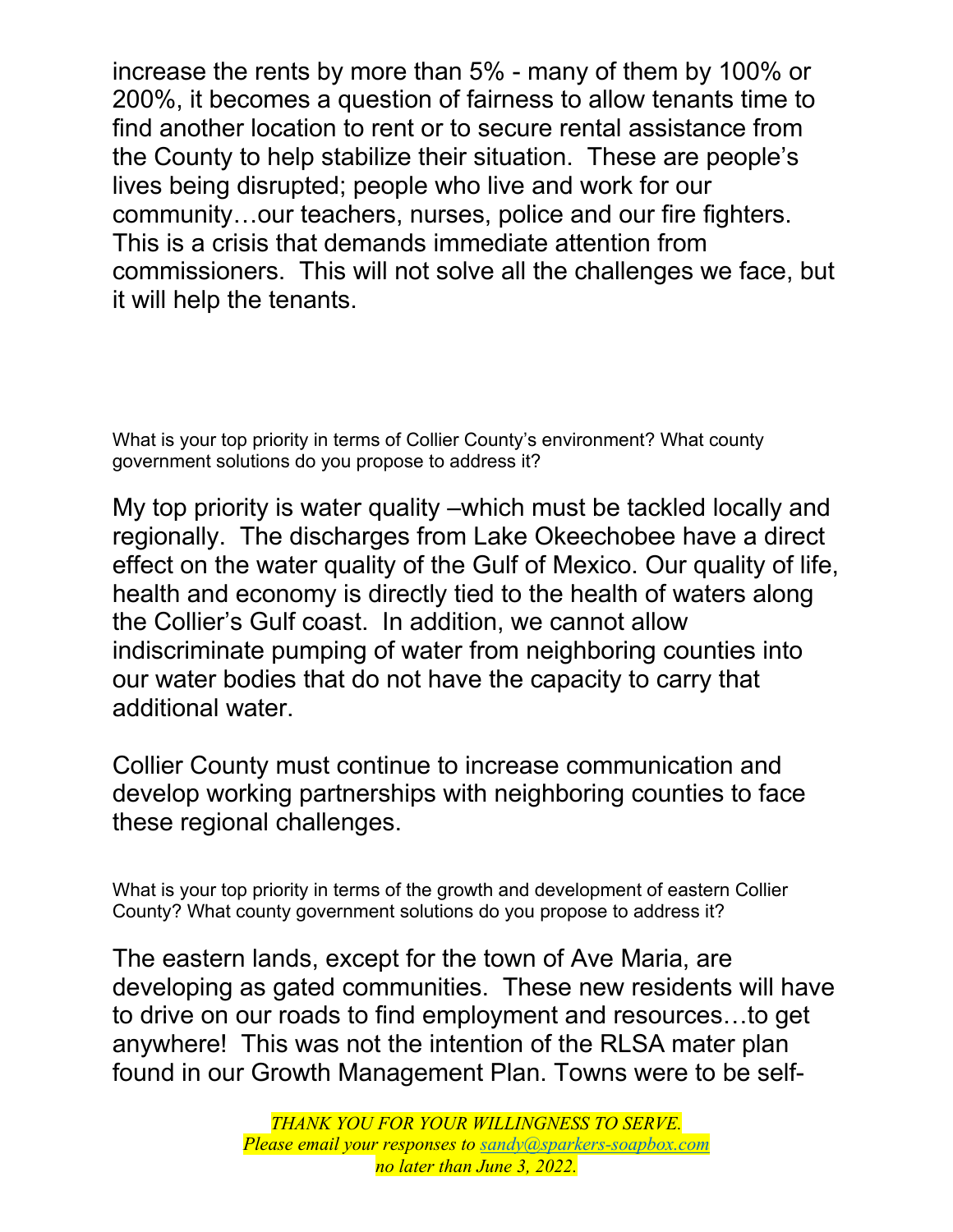sustaining using a Smart Growth model to minimize the overuse of our roads. I propose a review of development in the eastern lands to bring awareness, and a change in the manner in which my colleagues are approving these developments. The BCC can require the developer to follow the original intent of the RLSA by voting against these gated communities.

What is your top priority in terms of redevelopment in coastal Collier County? What county government solutions do you propose to address it?

District Four is the urban part of Collier County and is experiencing 'in-fill'… previously undeveloped commercially zoned land is often developed sometimes with no notice or insufficient notice to allow adjacent residential properties to request increased buffering, or to recommend dumpster placement etc., modified construction hours from the developer and other mitigation measures. My recommendation is to revise our Code of Ordinances to emphasize the importance of quality of life issues for existing residential developments. A requirement of sufficient noticing of adjacent residential properties when commercial construction is planned is a critical quality of life issue. Collier needs to review these 1990-era constructions standards in the context of 2022.

What is your top priority in terms of affordable housing in Collier County? What county government solutions do you propose to address it?

My top priority is to increase the amount of income-based housing available for our community. The Board of Collier County Commissioners must adopt a clear and consistent policy position in this area. Our message to tenants, the employers, and to our residential property owners must be that in order to keep our quality of life we must facilitate income-based housing throughout our community. The County process for not only developing this housing but identifying future parcels is time-consuming, and we can no longer procrastinate. Developers are requesting increased density in their market rate projects which must be tied, every